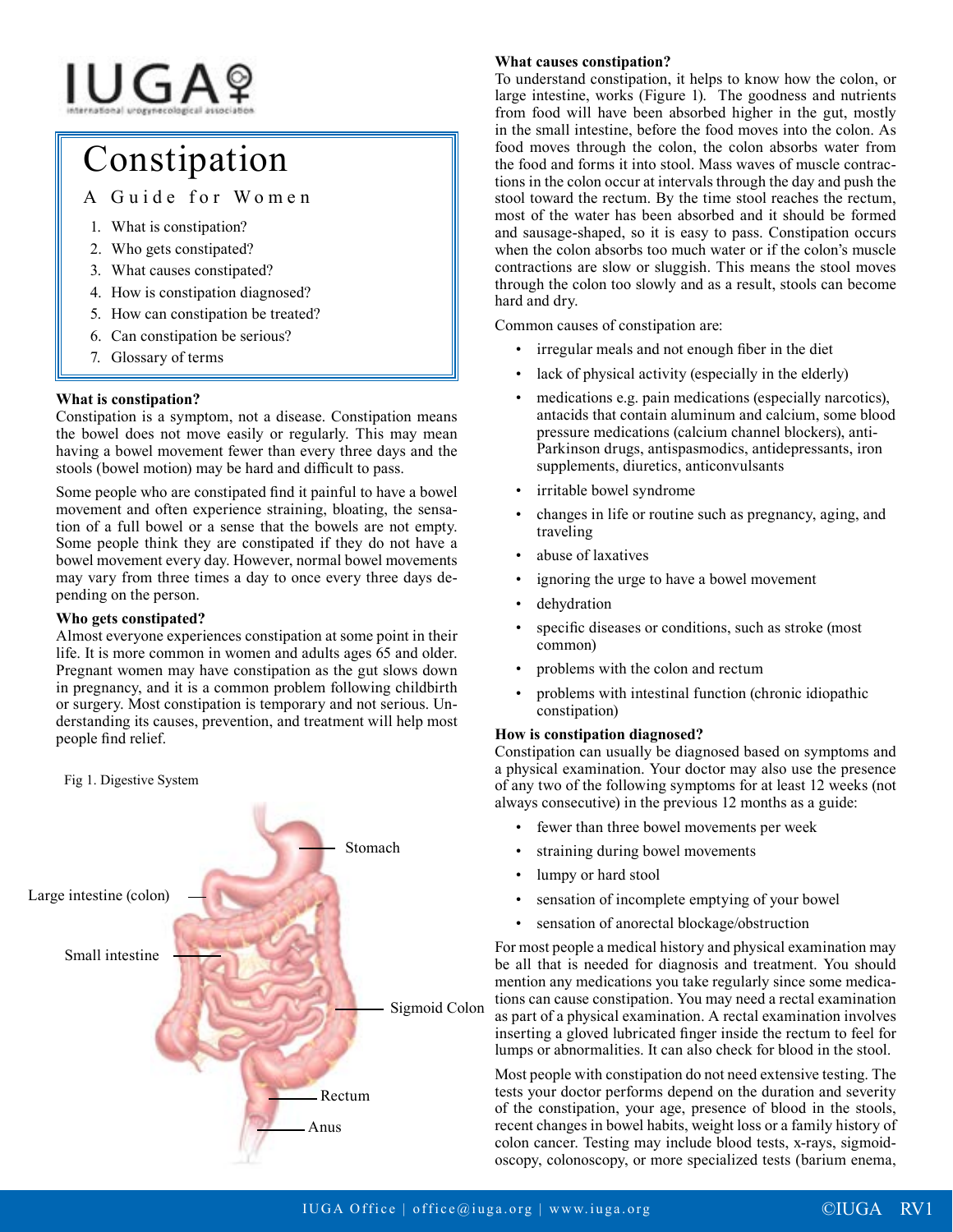defecography, colorectal transit study, anorectal function tests). Your doctor will explain a test to you if you need one, but you can also see the glossary of terms at the end of this leaflet.

### **How can constipation be treated?**

Most people treat constipation at home, without seeing a healthcare provider. Self-treatment of constipation with over-thecounter laxatives is by far the most common aid. Around \$725 million is spent on laxative products each year in America. It is important you speak with your doctor if the problem:

- is new (i.e. a change in your normal pattern).
- lasts longer than three weeks.
- is severe.
- is associated with any other concerning features such as blood on the toilet paper, weight loss, fever, or weakness.

## *Behavioral treatment*

### Lifestyle Changes

The bowels are most active following meals, particularly after breakfast. This is often the time when stools will pass most readily. Go to the toilet when you get the first sensation you need to open your bowels; don't wait. If you ignore your body's signals to have a bowel movement, the signals become weaker and weaker over time. Pay close attention to these signals and allow yourself enough time to have a bowel movement. A hot drink, e.g. tea or coffee, in the morning may stimulate the contractions of the gut and encourage a bowel movement, as does regular daily exercise.

#### Sitting properly on the toilet

The way you sit on the toilet can make a big difference to the ease with which your bowel empties. The correct position will improve the angle of the rectum (back passage), help your muscles to work efficiently, and prevent straining. You should aim for a 'squatting' type position on the toilet using the following technique:

- Sit comfortably on the toilet with your legs more than hip width apart.
- Place your feet flat on a footstool approximately 20cm high.
- Lean forward from the hips and rest your forearms on your thighs.
- Relax and breathe normally; you should not hold your breath.
- Make your waist wide by bulging your abdominal muscles outwards.
- Relax your anus.
- Use your abdominal muscles as a pump to push gently but firmly backwards and downwards towards your anus.
- Do not sit for longer than ten minutes. If your bowels have not opened, try again later.

#### Diet

Eating regularly and having adequate fluid intake are the most important factors for good bowel function. A diet with enough fiber (20 to 35 grams each day) helps the body form soft, bulky stool. However, for some people consuming large amounts of fiber can cause abdominal bloating or gas. Try to increase your fiber if needed by using more soluble fiber (fruits, vegetables, and oats) rather than insoluble (bran-type fiber). Start with a small amount and slowly increase until your stools become softer and more frequent. A doctor or dietitian can help plan an appropriate diet. By reading the product information panel on the side of the



food package, you can determine the number of grams of fiber per serving (Table 1). Some foods have natural laxative properties such as prunes, figs, kiwi fruit, licorice, and molasses. Adding cracked linseeds to the diet may be beneficial to improving stool consistency and so making stool easier to pass. For people prone to constipation, limiting foods that have little or no fiber, such as ice cream, cheese, meat, and processed foods, is also important. To prevent dehydration and to help constipation, drink between 1.5 and 2.0 L of water or other liquids such as fruit/ vegetable juices every day.

| Food                                             | Serving         | Grams of<br>Fiber |  |
|--------------------------------------------------|-----------------|-------------------|--|
| Fruits                                           |                 |                   |  |
| Apple (with skin)                                | 1 medium apple  | 4.4               |  |
| Banana                                           | 1 medium banana | 3.1               |  |
| Oranges                                          | 1 orange        | 3.1               |  |
| Prunes                                           | 1 cup, pitted   | 12.4              |  |
| Juices                                           |                 |                   |  |
| Apple, unsweetened with ascorbic acid            | 1 cup           | .5                |  |
| Grapefruit, white, canned, sweetened             | 1 cup           | $\overline{.2}$   |  |
| Grape, unsweetened with added ascor-<br>bic acid | 1 cup           | .5                |  |
| Orange                                           | 1 cup           | $\overline{.7}$   |  |
| Vegetables                                       |                 |                   |  |
| Cooked                                           |                 |                   |  |
| <b>Green Beans</b>                               | 1 cup           | 4.0               |  |
| Carrots                                          | .5 cup sliced   | 2.3               |  |
| Peas                                             | 1 cup           | 8.8               |  |
| Potato (baked with skin)                         | 1 medium potato | 3.8               |  |
| Raw                                              |                 |                   |  |
| Cucumber (with peel)                             | 1 cucumber      | 1.5               |  |
| Lettuce                                          | 1 cup shredded  | $\overline{.5}$   |  |
| Tomato                                           | 1 medium tomato | 1.5               |  |
| Spinach                                          | 1 cup           | .7                |  |
| Legumes                                          |                 |                   |  |
| Baked beans, canned, no salt added               | 1 cup           | 13.9              |  |
| Kidney beans, canned                             | 1 cup           | 13.6              |  |
| Lima beans, canned                               | 1 cup           | 11.6              |  |
| Lentils, boiled                                  | 1 cup           | 15.6              |  |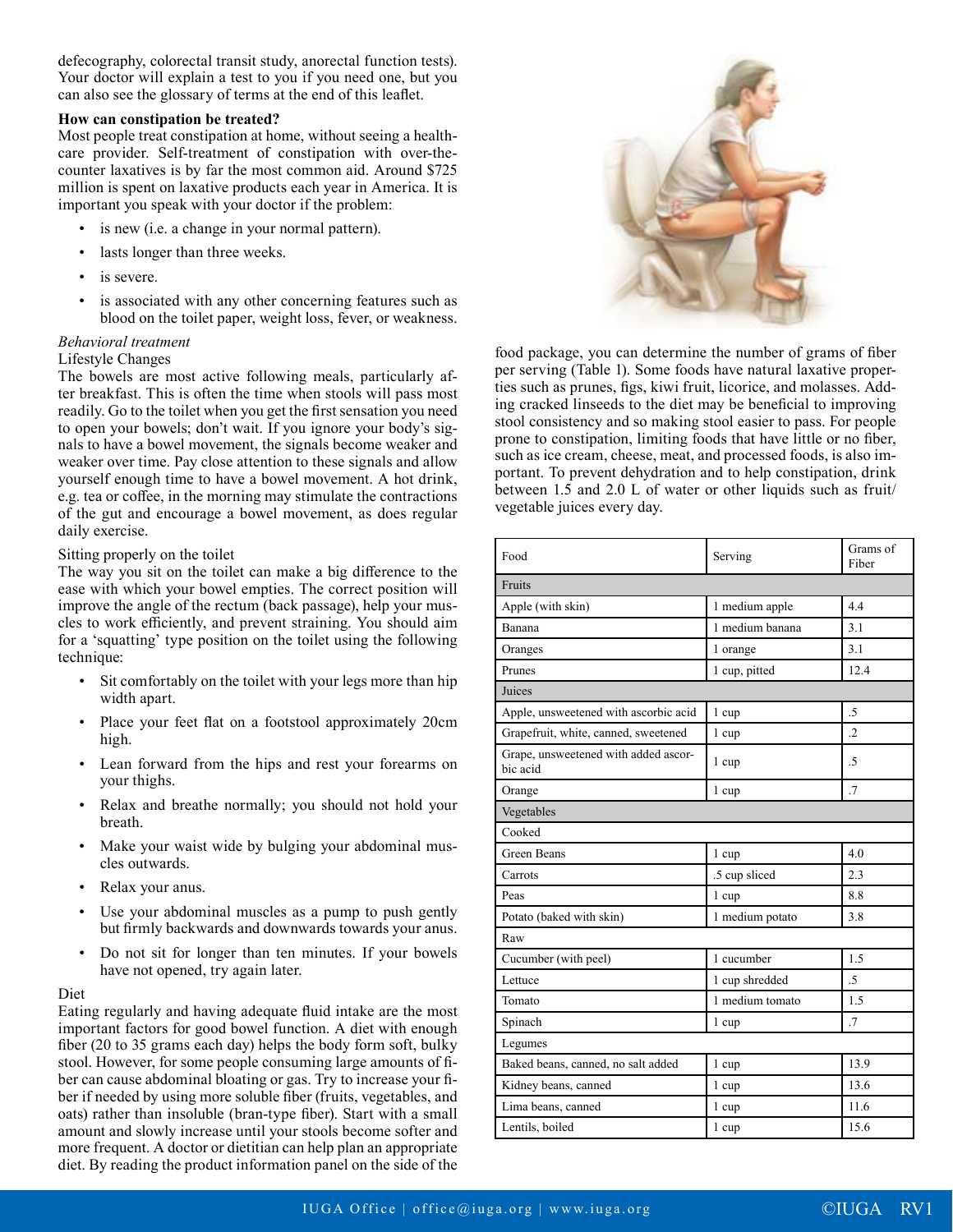| Food                   | Serving         | Grams of<br>Fiber |  |
|------------------------|-----------------|-------------------|--|
| Breads, Flour          |                 |                   |  |
| Bran muffins           | 1 medium muffin | 5.2               |  |
| Oatmeal, cooked        | 1 cup           | 4.0               |  |
| White bread            | 1 slice         | .6                |  |
| Whole-wheat bread      | 1 slice         | 1.9               |  |
| Pasta and rice, cooked |                 |                   |  |
| Macaroni               | 1 cup           | 2.5               |  |
| Rice, brown            | 1 cup           | 3.5               |  |
| Rice, white            | 1 cup           | .6                |  |
| Spaghetti (regular)    | 1 cup           | 2.5               |  |
| <b>Nuts</b>            |                 |                   |  |
| Almonds                | 1 cup           | 17.4              |  |
| Peanuts                | 1 cup           | 12.4              |  |

### Medical Treatment

Treatment for constipation depends on the cause, severity, and duration of the problem. In most cases dietary and lifestyle changes will help relieve symptoms and prevent them from recurring. If these simple changes do not relieve your constipation, you may try the following treatments.

#### Bulk-forming fibers

Bulk-forming fibers are generally considered the safest, but they can interfere with the absorption of some medicines. They include natural and commercial fiber preparations. They absorb water in the intestine and make the stool softer. Brand names include Metamucil, Fiberall, Citrucel, Konsyl, and Serutan. They must be taken with plenty of water or they can cause obstruction. You should increase the dose of fiber supplements slowly to prevent bloating, gas and cramping.

#### Laxatives

In general, laxative use should be for occasional use only. Long term use of laxatives, particularly the stimulant laxatives, may lead to the bowel becoming less responsive. People who are dependent on laxatives need to stop using them gradually. For most people, stopping laxatives restores the colon's natural ability to contract. A variety of laxatives are available for treating constipation. Choice is based upon how they work, how safe the treatment is, and your doctor's preferences. In general, laxatives can be categorized into the following groups:

- Stimulant laxatives. These cause rhythmic muscle contractions in the intestines. Examples include senna (Senokot) and bisacodyl (e.g. Correctol, Dulcolax). Avoid overusing stimulant laxatives as taking them regularly or in large amounts can cause side effects.
- Osmotic laxatives. These cause fluids to flow in a special way through the colon and are especially useful for people with no underlying cause for their constipation (idiopathic constipation). Examples are polyethylene glycol (MiraLax), Lactulose and Sorbitol. Polyethylene glycol is generally preferred since, unlike lactulose and sorbitol, it does not cause gas or bloating. Sorbitol works as well as lactulose and is much less expensive. People with diabetes should be monitored carefully.
- Saline laxatives: These act like a sponge to draw water into the colon for easier passage of stool, similar to the osmotic laxatives. Examples include magnesium hydroxide (Milk of Magnesia) and magnesium citrate (Evac-Q-Mag). Saline laxatives are used to treat acute constipation if there is no evidence of bowel obstruction.

Suppositories and enemas: Apart from oral preparations (liquid, tablet, powder and granule), laxatives are also available as suppositories or enemas that you insert into the rectum. Many people do not like using them, but they do, in general, work more quickly than oral laxatives. When inserted into the rectum they soften the stool and cause the walls of the rectum to contract. Used at the same time of day they may also encourage a more regular bowel pattern. Occasionally prepackaged enema kits containing sodium phosphate/biphosphate (Fleet) may be recommended if you have not responded to other treatments. These are not recommended if you have problems with your heart or kidneys unless directed by your doctor.

#### Stool Softeners/Lubricants

Stool softeners moisten the stool to make it soft and easy to pass as it to moves through theintestine more easily. They are often recommended after childbirth or surgery and for people who should avoid straining in order to pass a bowel movement. Stool softener brand names include Colace and Surfak, while mineral oil is the most common example of lubricant (brand names include Fleet and Zymenol). They typically stimulate a bowel movement within 8 hours, but prolonged use of these preparations should be avoided.

#### Other drugs

Chloride channel activators increase fluid and movement in the intestine to help stool pass, thereby reducing the symptoms of constipation. One such agent is Lubiprostone (Amitiza), a prescription medication that treats severe constipation and can be safely used for up to 6– 12 months. Thereafter, a doctor should assess the need for continued use. It is expensive compared to other agents, however, it may be recommended if you do not respond to other treatments.

#### **Other treatments**

#### Biofeedback

Biofeedback is a behavioral approach used by therapists and involves the use of a sensor to monitor muscle activity, which is displayed on a computer screen. This shows an accurate assessment of the muscle function and a therapist can help you to retrain the muscles controlling bowel movements. It may help some people with severe chronic constipation who involuntarily squeeze (rather than relax) their muscles while having a bowel movement.

#### Surgery

Surgery may be used to correct anorectal problems such as rectal prolapse, a condition in which the lining of the rectum bulges outward. Surgical removal of the colon may also be an option for people with severe symptoms caused by colonic inertia. However, the benefits of this surgery must be weighed against possible complications, which include abdominal pain, diarrhea and incontinence.

#### **Can constipation be serious?**

Sometimes constipation can lead to complications. These complications include hemorrhoids, caused by straining to have a bowel movement, and anal fissures (tears in the skin around the anus), caused by hard stool stretching the sphincter muscle. As a result, rectal bleeding may occur, appearing as bright red streaks on the surface of the stool. Sometimes straining causes a rectal prolapse to push out from the anal opening. This condition may lead to secretion of mucus from the anus. Usually eliminating the cause of the prolapse, such as straining or coughing, is the only treatment necessary. Severe or chronic prolapse requires surgery to strengthen and tighten the anal sphincter muscle or to repair the prolapsed lining. Constipation may cause hard stool to